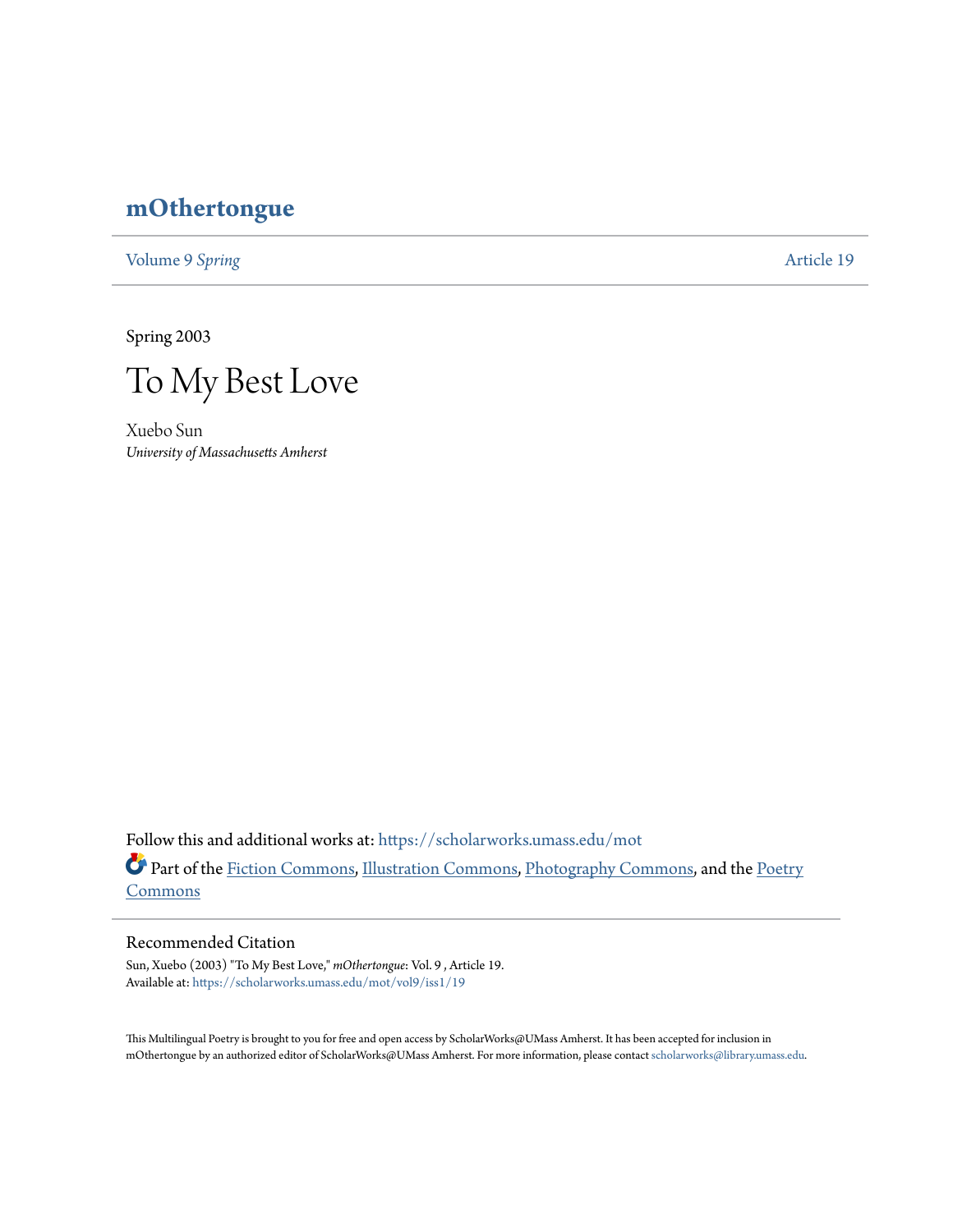## Xuebo Sun

给我的最爱

自从遇见你,我想成为一缕春风 轻轻地拂过你的头发,将是我一生的幸福 自从遇见你,我想成为一条围巾 在起风的日子里,温暖的拥你入怀

像你手指上的指环 我也想变成天使永远伴在你身边 像我颈上的水晶链 永远给你最清澈的爱情

只要你在我身边 任何困难将不可怕 只有闹表声的寂静夜里 也会沉浸在无限幸福中慢慢入睡

因为有你在 我的日历也会有幸福的等待与期盼 因为有你在 未知的未来也变成明朗的人生